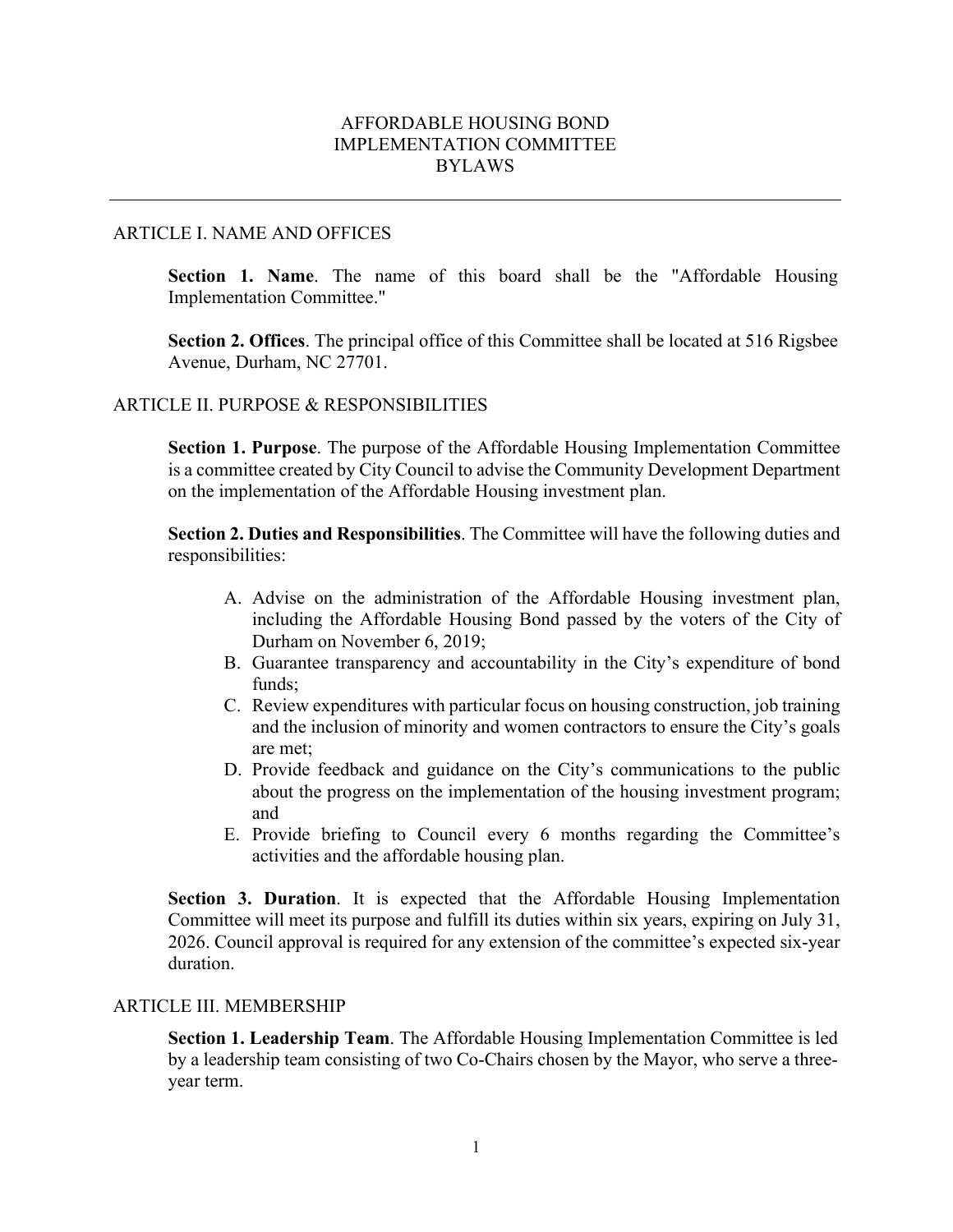# Co-Chairs:

The Co-Chairs will be responsible for conducting the committee meetings and guiding the committee through the agenda items by facilitating dialogue and active participation providing continuous feedback. Co-Chairs will also be available to assist Community Development Department staff with the following:

- A. Planning committee meetings;
- B. Assisting with the creation of meeting agendas; and
- C. Distributing material, as needed, to the Committee to keep members informed.

Every six months, the Chairs will also prepare a briefing, outlining the major activities and issues that were covered by the Committee, to be presented to Council at a Work Session. This briefing serves as a good opportunity for two-way communication between the Committee and Council.

**Section 2. Compositio**n. The Affordable Housing Implementation Committee shall consist of a total of sixteen (16) voting members appointed by City Council including:

- A. Two Co-Chairs
- B. Six at-large representatives
- C. Three residents of Durham Housing Authority properties
- D. Five people representing the following categories:
	- 1. Resident of affordable housing<sup>1</sup>
	- 2. Formerly homeless individual
	- 3. A member with expertise in real estate development
	- 4. A member with expertise in housing finance
	- 5. A representative from the Citizens Advisory Committee

The Affordable Housing Implementation Committee should reflect the diverse composition of Durham's community by race/ethnicity and gender. To facilitate the achievement of this balance, the City shall proactively encourage applicants of diverse backgrounds to apply to serve on the Affordable Housing Implementation Committee. All members, including the Co-Chairs, shall have equal voting rights.

**Section 3. Residency**. All members of the Affordable Housing Implementation Committee must be residents of the City of Durham.

**Section 4. City Council Participation**. The City Council shall designate one of its members as a non-voting liaison to the Affordable Housing Implementation Committee.

**Section 5. Terms**. A member of the Affordable Housing Implementation Committee shall serve a 3-year term, beginning from the date of initial appointment, and may serve a maximum of 2 consecutive terms.

<sup>&</sup>lt;sup>1</sup>Affordable housing may be a homeownership or rental unit and must be a unit that has legal restrictions on the income of the resident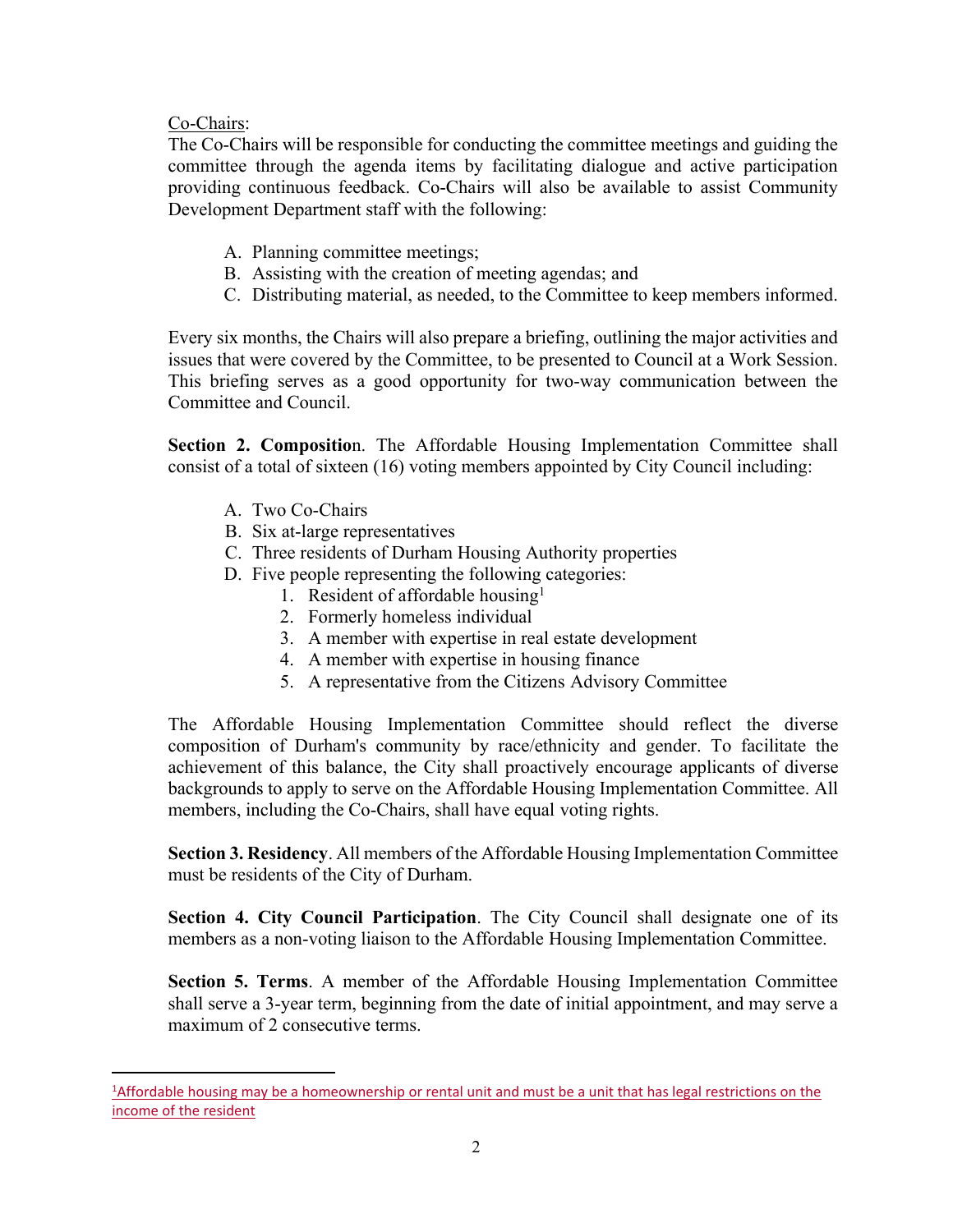## **Section 6**. **Vacancies**.

- A. In the event of a vacancy, the Staff Liaison shall notify the Office of the Clerk as soon as possible.
- B. Members appointed to fill a vacancy may assume the term of the position vacated and may reapply once that term has ended.

# ARTICLE IV. COMMITTEES

Ad hoc committees, which may also be referenced as a "subcommittee, "may be created by the Affordable Housing Implementation Committee upon majority vote to perform a specific goal or serve a specific purpose. The chair of the ad hoc committee shall be a member of the Committee and shall prepare meeting minutes, as provided in Article V, Section 6.

## ARTICLE V. MEETINGS.

**Section 1. Regular Meetings**. Affordable Housing Implementation Committee shall meet quarterly. The Committee may call special meetings as needed.

**Section 2. Notice**. Committee members will receive the agenda via e-mail prior to each regularly-scheduled meeting. All Committee and subcommittee (if any) meetings will be open to the public and will be pre-announced through the Office of the City Clerk as required by North Carolina Open Meetings Law.

**Section 3. Quorum**. The Affordable Housing Implementation Committee shall conduct no business unless a simple majority of the Committee, excluding vacant seats, is present at a meeting.

**Section 4. Voting**. Motions before the board will pass with a simple majority.

**Section 5. Public Nature of Meetings**. All meetings of the Affordable Housing Implementation Committee shall be open to the public. All public comments shall be received by the Committee at the discretion of the Chair conducting the meeting.

**Section 6. Meeting Minutes**. Meetings minutes of all Committee meetings and subcommittee meetings (if any) shall be prepared. The purpose of minutes is to provide a record of the actions taken by the committee and evidence the actions were taken according to proper procedures. If no action is taken, the minutes need only contain the information necessary to document that the meeting occurred. Minutes usually contain a summary of matters discussed. Attendance is required to be taken at all meetings.

## ARTICLE VI. ATTENDANCE & PARTICIPATION

**Section 1. Requirement**. Members are expected to attend all meetings of the Affordable Housing Implementation Committee and must attend at least 50% meetings annually. When a member has missed two consecutive meetings, the Co-Chairs and the Council shall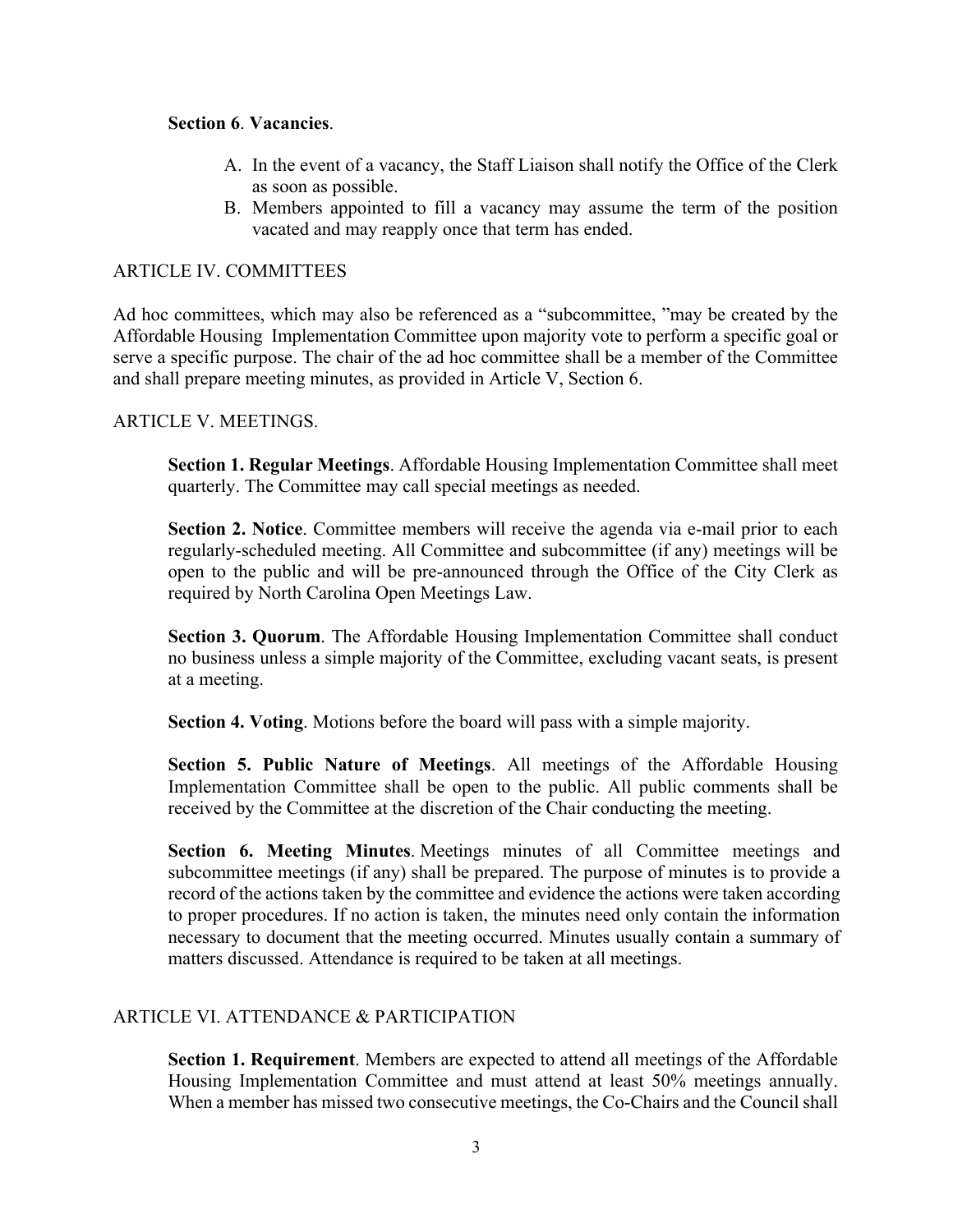be notified. Co-Chairs shall discuss with individual members, as needed, participation and attendance.

**Section 2. Absence**. If a member of the Affordable Housing Implementation Committee will be unable to attend a regularly scheduled meeting, the member shall notify the Co-Chairs or the Office of the City Clerk of their impending absence at least 48 hours prior to the time of the meeting. The Leadership Team and Community Development staff liaison shall then be informed of all such notices and shall record the absences as excused.

Any absences from a Committee meeting without prior notice will be recorded as unexcused. The Chair conducting the meeting, with a majority vote of the Affordable Housing Implementation Committee members in attendance at a meeting, may deem an absence without notification excused in the case of extraordinary circumstances. Excused absences do not negate the requirement of attending at least 50% of committee meetings annually.

**Section 3. Attendance Reports.** The Community Development Staff Liaison shall submit 6-month and 12-month attendance reports to the Office of the City Clerk.

**Section 4. Removal**. It is the policy of the City Council to remove any member who does not meet the attendance requirements and make another appointment unless the member subject to removal has demonstrated good cause for failure to comply with attendance requirements. Members may also be removed for violating any applicable state statutory requirements and any city code provisions or city resolutions regarding ethics.

# ARTICLE VII. RESIGNATIONS

**Section 1. Written Notice**. Any member of the Committee may resign by a written notice of the Office of the City Clerk with a copy to the Co-Chairs.

**Section 2. Change of Address**. If a member of the Committee moves or no longer resides in the City of Durham, the member must immediately report the change of address to the Office of the City Clerk and Co-Chairs of the Committee. If the member no longer resides in the City of Durham, the member is obligated to resign.

## ARTICLE VIII. CITY STAFF

Community Development staff will support the Affordable Housing Implementation Committee in the following ways:

- A. Maintaining effective records and administration of Committee activities;
- B. Providing administrative support for the Committee, except any ad hoc committees formed under Article IX;